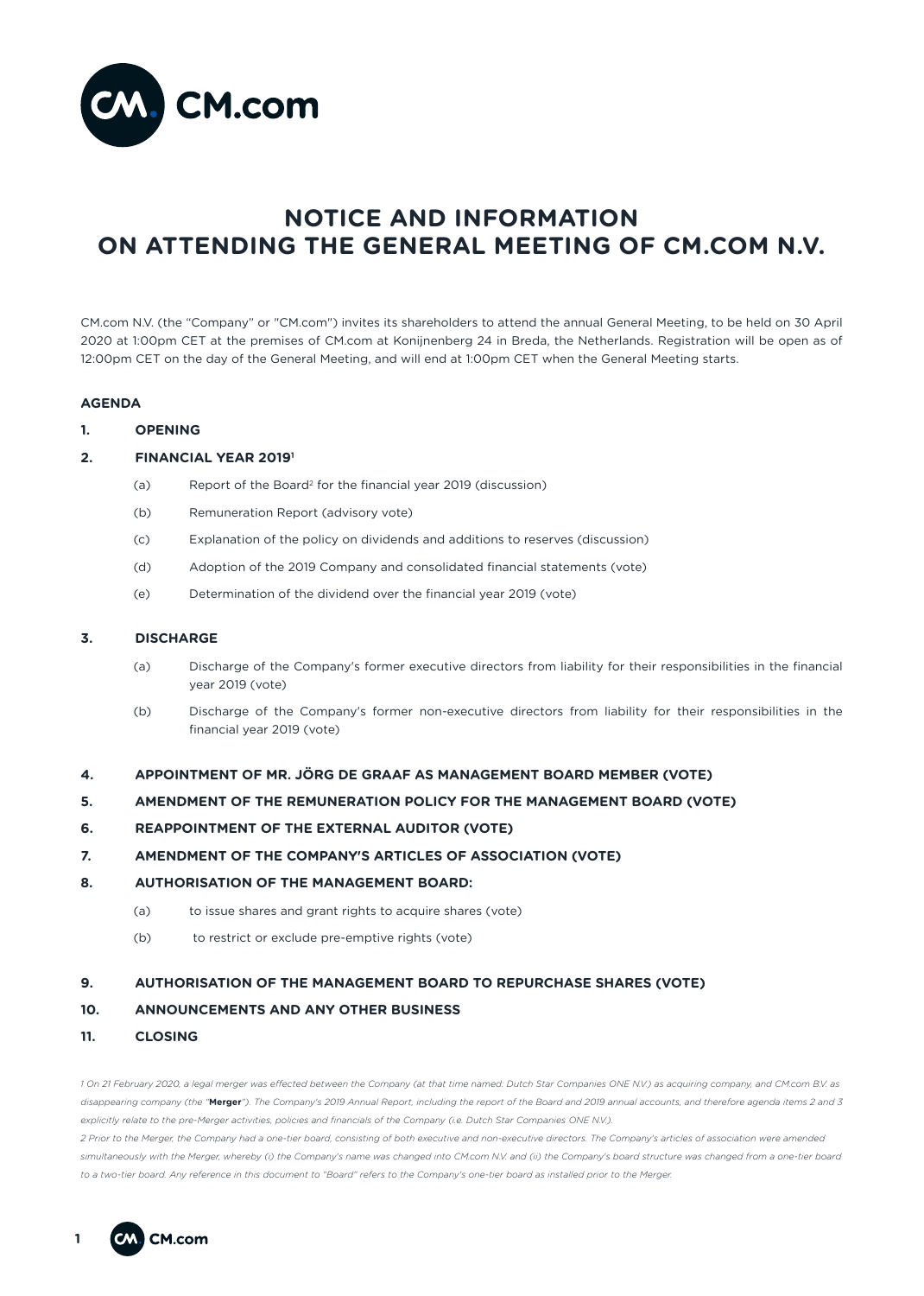#### Availability of meeting documents and registration

The agenda with notes, the 2019 Annual Report, which contains the 2019 financial statements, the 2019 Remuneration Report, the information as meant in Section 2:392(1) of the Dutch Civil Code, a short resume of Mr. De Graaf, the main elements of Mr. De Graaf's management agreement, the proposed revised remuneration policy for the Company's Management Board and a triptych in respect of the proposed amendments to the Company's articles of association are made available on https://www.cm.com/investor-relations/corporate-governance/. These documents may also be obtained free of charge from ABN AMRO Bank N.V. ("ABN AMRO"), e-mail: ava@nl.abnamro.com and are available for review by shareholders (by appointment) at the office of the Company.

#### Coronavirus (COVID-19)

In light of the evolving outbreak of Covid-19 (coronavirus) and the recent measures imposed by the Dutch government, we would like to emphasize and encourage the use of the possibility of e-voting and proxy voting for all shareholders as referred to in the notice convening the General Meeting. To ensure that as many shareholders as possible are able to attend the General Meeting, CM.com will make live recordings of the General Meeting available through the audiowebcast referred to above. We encourage our shareholders to attend this audio-webcast in view of the recent Covid-19 developments. We will continue to closely monitor the developments and will share any further updates in this respect via our website when available.

Any questions related to the items included in the agenda for the General Meeting can be sent to our Investor Relations Manager Anneke Hoijtink (Anneke.hoijtink@cm.com) until 26 April 2020. In line with the current guidelines of the Dutch government and in order to further mitigate potential health risks, there will be no social event preceding or following the General Meeting. The number of Supervisory Board members and Management Board members attending the General Meeting will be limited.

For any further information with regard to the General Meeting, proxy voting possibilities, attendance of General Meeting through the audio-webcast and further updates following the Covid-19 developments, we kindly ask you to visit our website (https://www.cm.com/investor-relations/corporate-governance/).

## Record date

Pursuant to the provisions in Section 2:119 of the Dutch Civil Code, attendance of and voting rights in the General Meeting of Thursday 30 April 2020 accrue to those persons listed on Thursday 2 April 2020 at the close of business (the 'Record Date') as shareholders of the Company ("Shareholders") in the records of intermediaries within the meaning of the Securities (Bank Giro Transactions) Act ("Intermediaries") or otherwise as being entitled to attend and/or to vote at the General Meeting of the Company.

#### Registration

Shareholders are entitled to cast votes for the shares they hold on the Record Date, provided they have registered for the General Meeting in time and in the way as described below.

Shareholders wishing to attend or be represented at the General Meeting are requested to register on www.abnamro. com/evoting or through the Intermediaries who administrate their shares, no later than 5:00pm CET on Thursday 23 April 2020 with ABN AMRO. The Intermediaries must provide a statement to ABN AMRO on www.abnamro.com/intermediary no later than 11:00am CET on 24 April 2020, listing the number of shares held by the respective Shareholder on the Record Date that are being submitted for registration. The Intermediaries are further requested to provide the relevant underlying shareholder's full address details in the statement to allow for efficient checking of shareholding on the Record Date.

The Shareholders will receive a confirmation of registration from ABN AMRO that serves as proof of admittance to the General Meeting. If a Shareholder does not receive such confirmation of registration in time, the Shareholder (or its proxy holder) should turn to the registration desk with a valid identification, following which access to the General Meeting will be granted upon confirmation of the data listed in the registration list held by the Company. The abovementioned requirements apply by analogy to other persons entitled to attend and/or to vote at the General Meeting of the Company as at the Record Date.